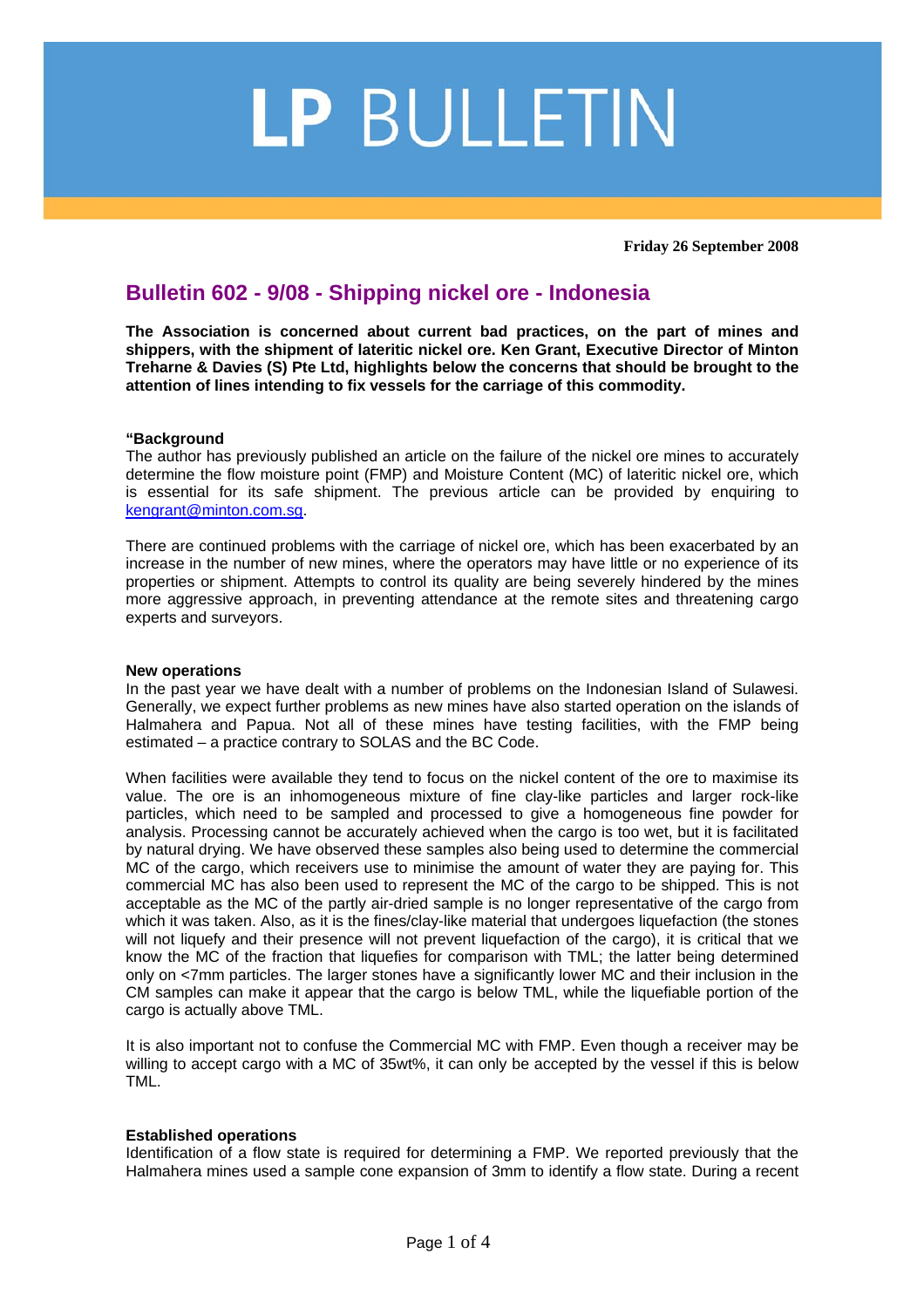visit to one of these mines, the operators had changed this criterion to a subjective change in the shape of the cone.

Appendix 2 of the BC Code states that when the FMP is passed "the moulded sides of the sample may deform". Image 1 illustrates the shape of a sample cone for a sample below FMP, while image 2 shows the shape of a sample cone after recent testing at a mine in Halmahera. Despite the cone being deformed, with a recorded cone expansion >6mm, it was regarded as being below FMP. The sample was not failed until the cone had expanded by a massive 20mm, as shown in image 3, with a declared FMP of 33.8%. Previous criterion would have given a FMP <31%. The mine were unable to justify their change of methodology, which ignored all the key indicators of a flow state (see page 252 of BC Code – 2004 Ed.), and enabled them to ship wetter cargo at a greater risk to the carrier.



Image 1 - Typical shape of sample cone prior to testing



Image 2 - Change in shape of sample cone after testing, corresponding to a 6.5mm cone expansion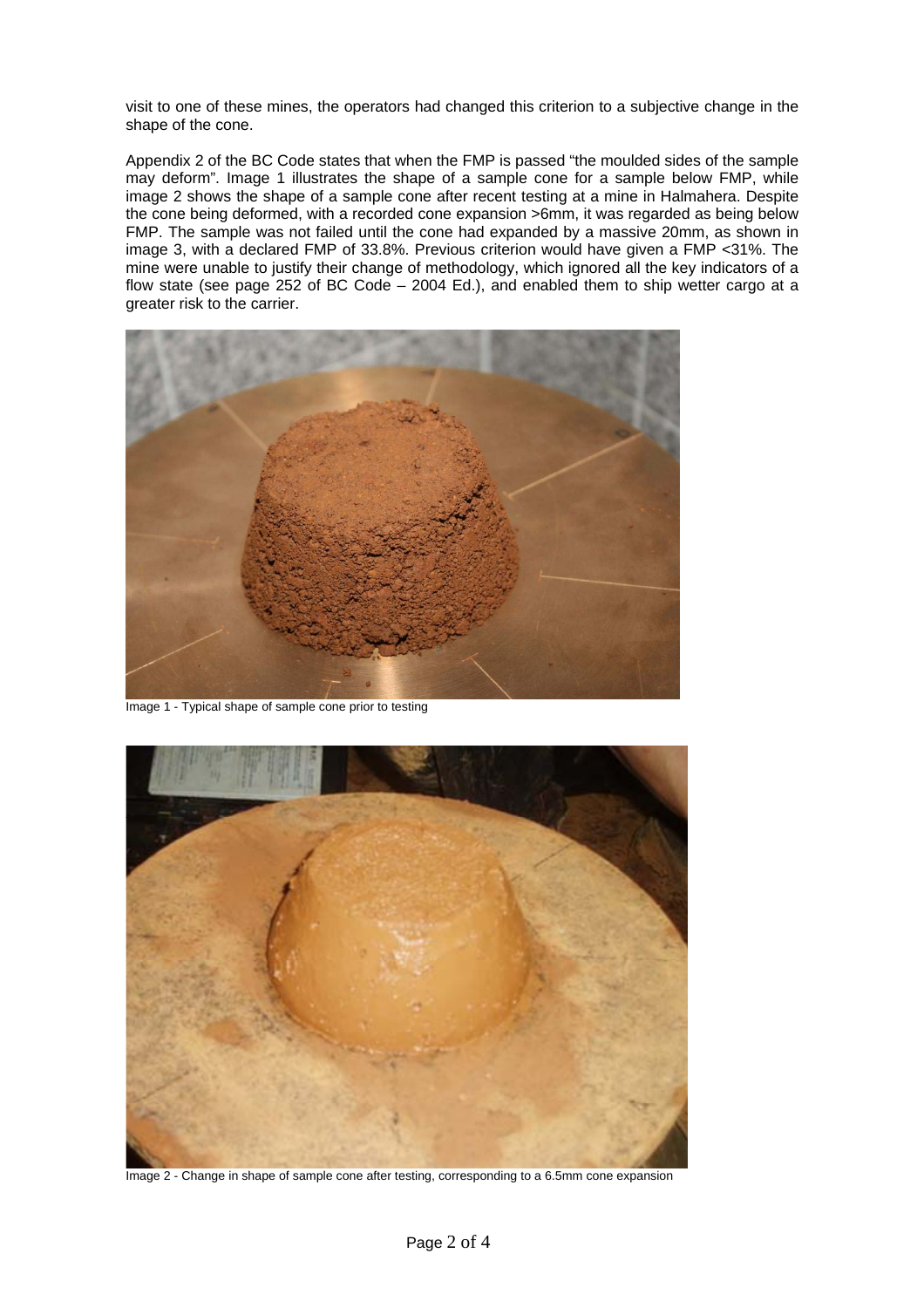

Image 3 - Sample cone after testing with 20mm expansion at base

#### **Liquefaction of lateritic nickel ore**

Lateritic nickel ore is known to liquefy. In 1988 the Mega Taurus was carrying ore from the Philippines when it capsized with the loss of all 20 crewmen. In 1988 the Sea Prospect was shipping ore from Indonesia when it capsized with the loss of 10 lives. Other vessels have been more fortunate. In 1990 the Oriental Angel developed a list after loading cargo in New Caledonia; this being repeated in 1999 with the Padang Hawk. The same fate befell the Jag Rahul in 2005 when carrying ore from Indonesia. In December 2007 we attended a vessel after its Philippine cargo had liquefied (see images 4 and 5).

Through correspondence with interested parties I am aware of many other incidents that go unreported, as the vessels have managed to reach discharge port without serious incident (although not without significant risk). This has a negative impact on attempts to improve safety, as it is perceived that there is no problem. At a time when the mines appear willing to do what is necessary to ship their cargo, I would encourage owners and charterers to monitor their shipments of nickel ore for evidence of cargo movement and accuracy of Shipper's Declarations. In this respect MTD (Singapore) are happy to act as a focus point. We have the only independent test equipment in the region, and we are currently collating a database. The more knowledge we have on nickel ore the safer we can make its shipment."